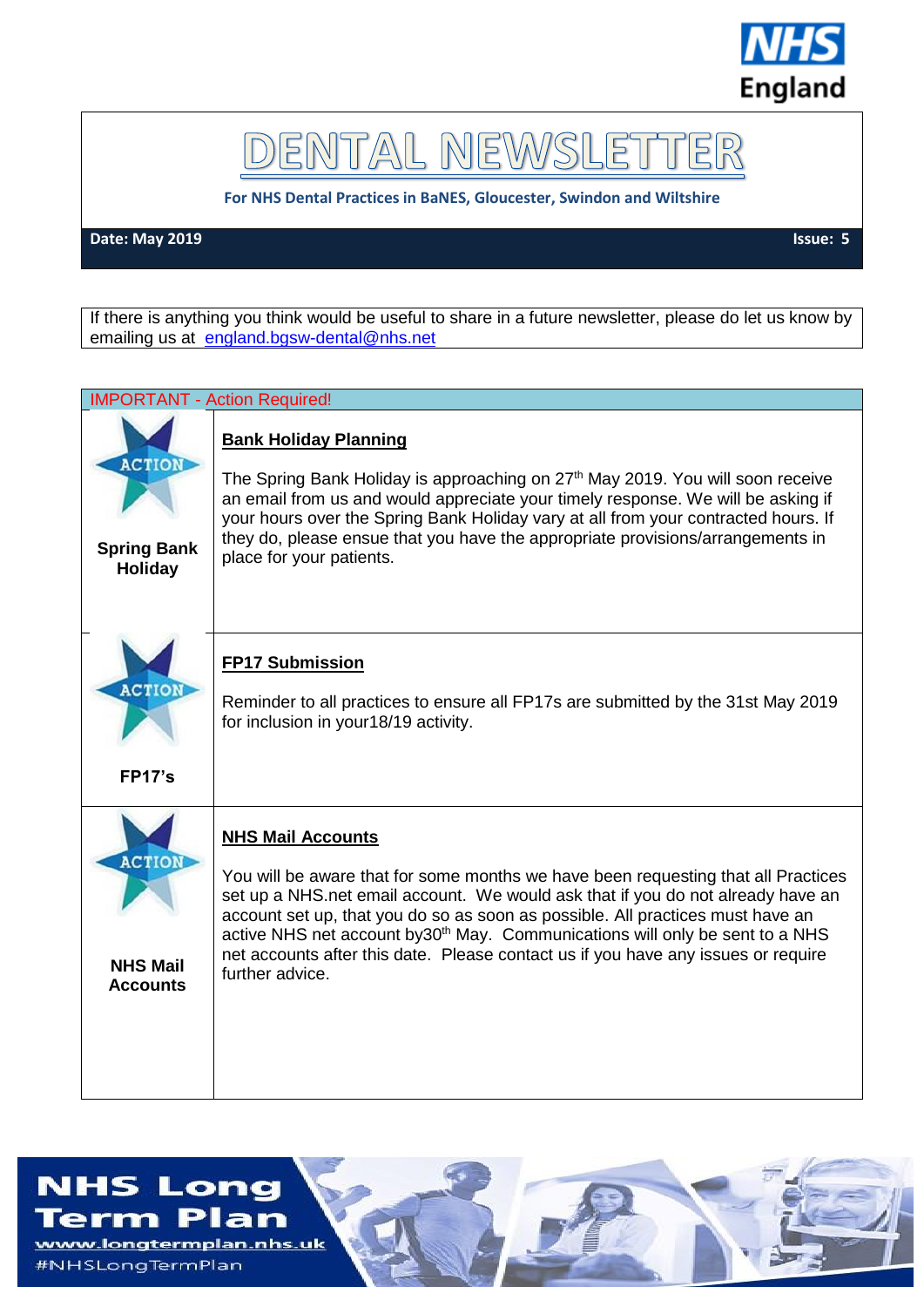

|                                    | <b>Orthodontic Referral Survey</b>                                                                                                                                                                                                                                                                                                                                                                                                                                                                                |
|------------------------------------|-------------------------------------------------------------------------------------------------------------------------------------------------------------------------------------------------------------------------------------------------------------------------------------------------------------------------------------------------------------------------------------------------------------------------------------------------------------------------------------------------------------------|
| <b>ACTION</b><br><b>Survey for</b> | Please could I ask you to support the BGSW Orthodontic MCN and complete the<br>following survey. This should take no longer than five minutes and your feedback is<br>invaluable to us to help improve the Orthodontic Referral Proforma. The use of a<br>referral proforma will ensure that orthodontic patients are seen by the appropriate<br>clinician who has all the relevant patient information. The survey is now available<br>using the link below and closes at midnight on 5 <sup>th</sup> June 2019. |
| completion                         | https://www.engage.england.nhs.uk/survey/b1327a6a/                                                                                                                                                                                                                                                                                                                                                                                                                                                                |
|                                    | If you have any comments or concerns about the survey please contact the BGSW<br>dental team at england-bgsw.dental@nhs.net or annalise.mcnair@nhs.net                                                                                                                                                                                                                                                                                                                                                            |
|                                    | Many thanks in anticipation of your help                                                                                                                                                                                                                                                                                                                                                                                                                                                                          |
|                                    |                                                                                                                                                                                                                                                                                                                                                                                                                                                                                                                   |

| <b>Important Information for Practice Managers</b> |                                                                                                                                                                                                                                                                                                                                                                                                                                                                                                                                                                                                                                                                                                                                                                                                                                                                                                                                                         |  |
|----------------------------------------------------|---------------------------------------------------------------------------------------------------------------------------------------------------------------------------------------------------------------------------------------------------------------------------------------------------------------------------------------------------------------------------------------------------------------------------------------------------------------------------------------------------------------------------------------------------------------------------------------------------------------------------------------------------------------------------------------------------------------------------------------------------------------------------------------------------------------------------------------------------------------------------------------------------------------------------------------------------------|--|
| <b>Orthodontic</b><br><b>Funding</b>               | <b>Orthodontic Funding</b><br>We thought it would be helpful to remind our contractors following some recent<br>enquiries that funding is only available for one course of Orthodontic treatment per<br>child, under 18 providing they meet the criteria. As an orthodontic practice, should<br>you receive a request to transfer a child to an alternative Orthodontic practice part<br>way through treatment the practices concerned would need to mutually agree<br>funding arrangements for the case and then contact NHS England with your<br>agreement. Patients transferring from out of area are managed in a different way.<br>Wherever possible we would expect any patient, parent or carer concerns to be<br>resolved locally and we understand this happens in most cases.<br>If you are unable to reach local resolution to complaints / concerns patients should<br>be directed to NHS England contact centre for further investigation. |  |
|                                                    | <b>NHS England Contact Centre</b><br>Tel: 0300 311 22 33<br>Email: england.contactus@nhs.net<br>Address: NHS England, PO Box 16738, Redditch, B97 9PT                                                                                                                                                                                                                                                                                                                                                                                                                                                                                                                                                                                                                                                                                                                                                                                                   |  |